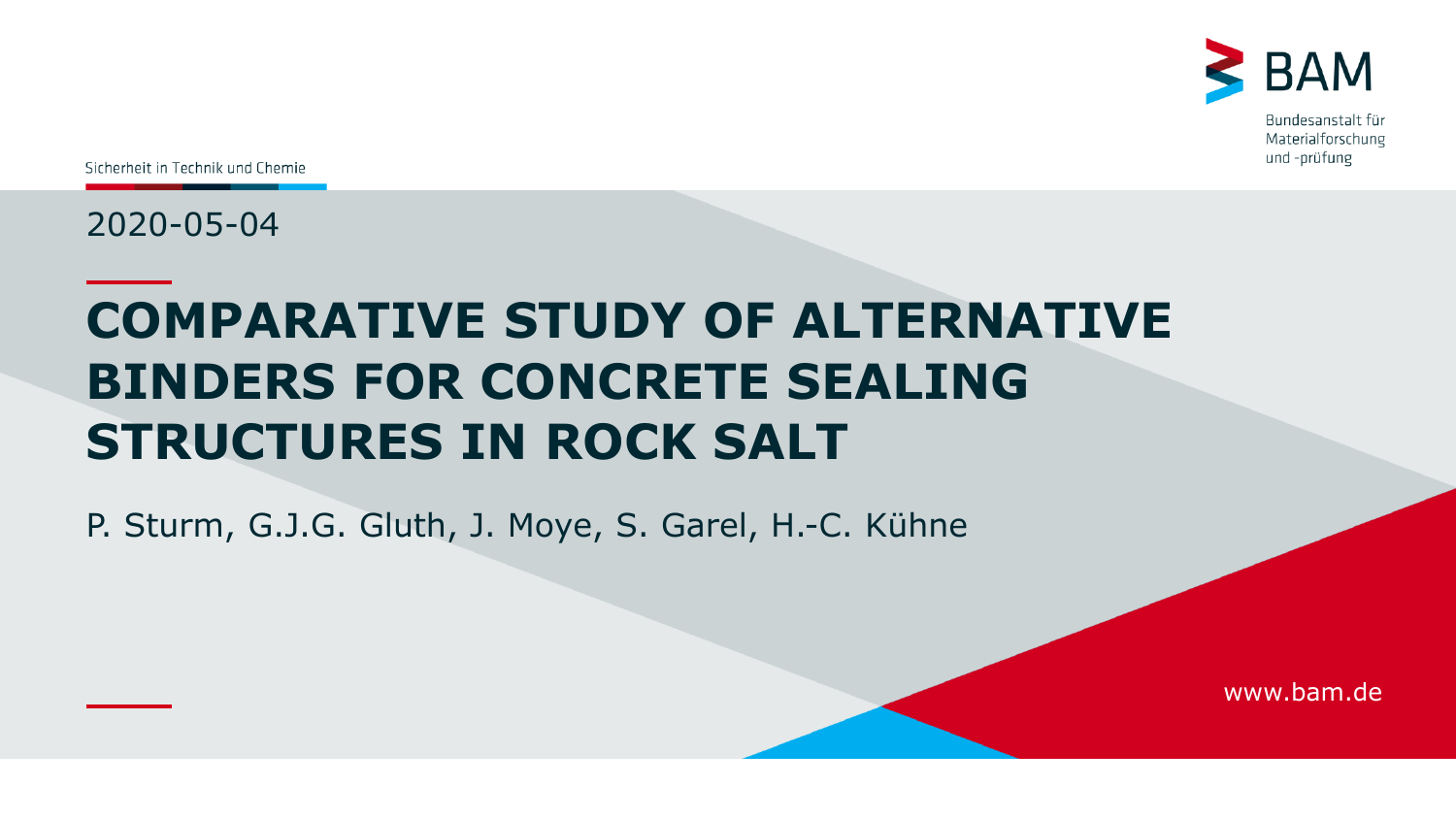#### **Background**



The save disposal and long-term management of radioactive wastes have become key factors for the current society, as well as for future generations. In Germany, especially the salt-containing 'Zechstein' formations are considered to be suitable for this purpose, due to their low permeability. The long-term sealing function of a barrier is mainly determined by stress-strain interactions between the host rock and the sealing structure, especially at early ages after construction, as well as the permeability with respect to gases and liquids at later ages.

Despite significant progress that has been made with research on specific cements (e.g. magnesium oxychloride cement (MOC) and blended Portland cements (low-pH cements), there is still room for improvement, e.g. in terms of **heat evolution** during hydration and shrinkage.

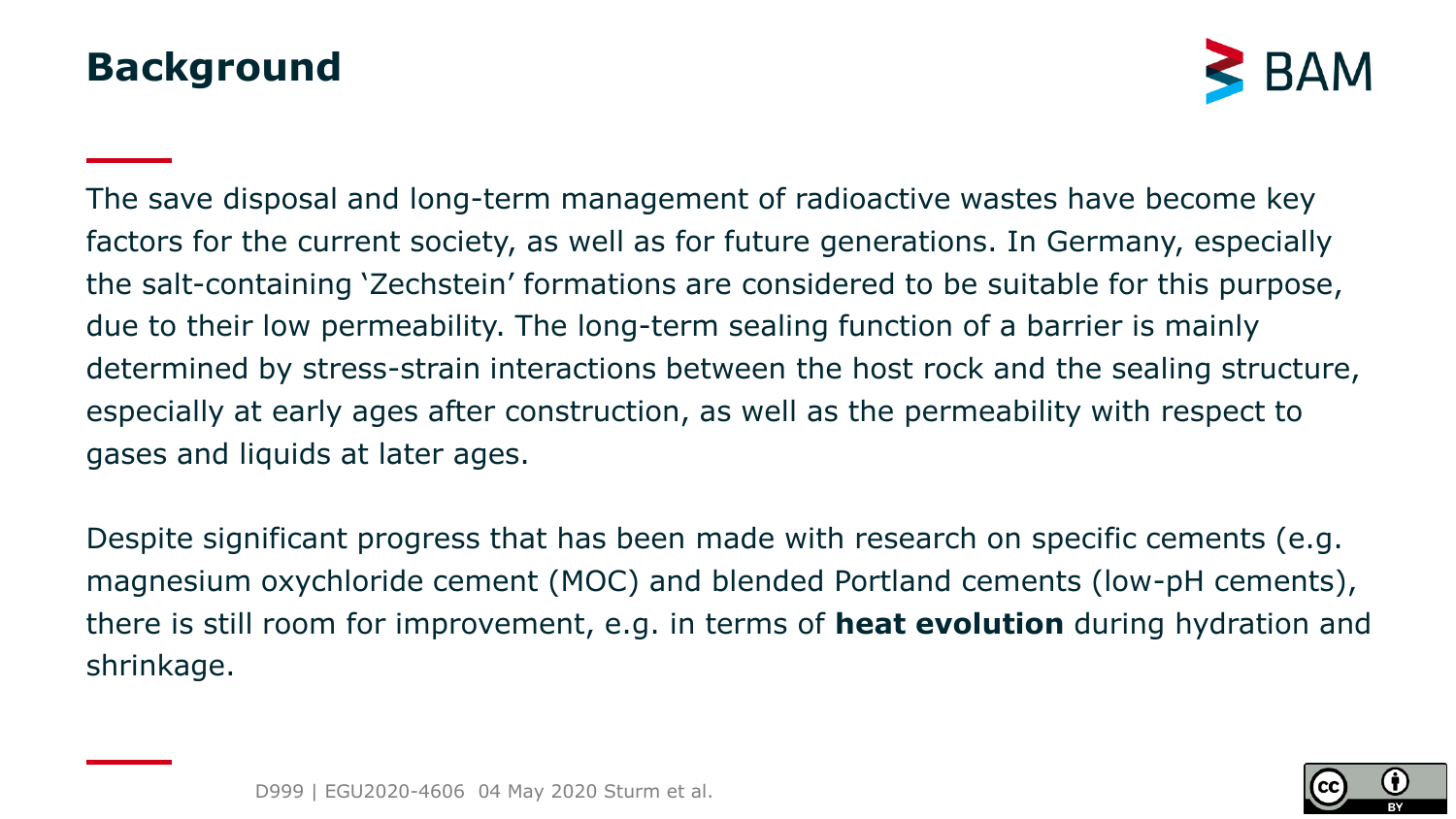#### **Studied Binder Systems**



3

 $\left($ 

| Low-pH Cements                                                                | Alkali-Activated Materials (AAMs)<br>One-Part (OP)<br>Two-Part (TP) |                       |                                                          |  |  |
|-------------------------------------------------------------------------------|---------------------------------------------------------------------|-----------------------|----------------------------------------------------------|--|--|
| Ordinary Portland Cement (OPC)<br>Supplementary Cementitious Materials (SCMs) | <b>Silica</b><br><b>Alkaline Activator</b><br>(solid)               |                       | Aluminosilicate<br><b>Alkaline Activator</b><br>(liquid) |  |  |
| <b>Opus Caementitium</b>                                                      |                                                                     | + water               |                                                          |  |  |
| Slaked Lime + Pozzolan                                                        |                                                                     | <b>Hybrid Cements</b> |                                                          |  |  |
|                                                                               | <b>OPC</b><br>$\pm$<br><b>SCMs</b><br>Alkaline Activator (solid)    |                       |                                                          |  |  |

D999 | EGU2020-4606 04 May 2020 Sturm et al.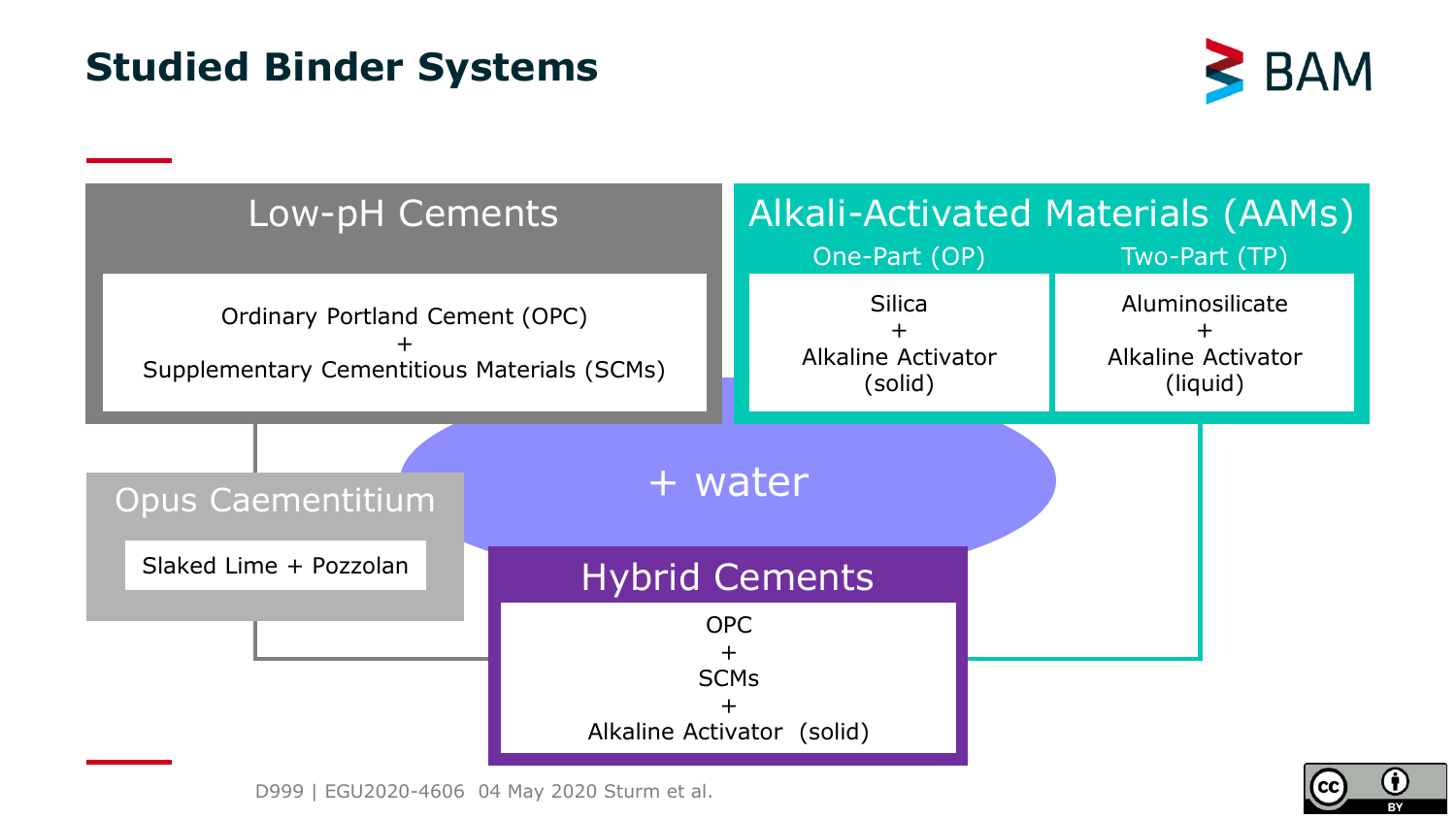### **Starting Materials and Sample Nomenclature**



| <b>Class</b>                                                                     | <b>TP AAM</b>          |                     | <b>OP AAMS</b> | Low-pH       | <b>Opus</b>    | <b>Hybrid</b>                   | <b>OPC</b> |
|----------------------------------------------------------------------------------|------------------------|---------------------|----------------|--------------|----------------|---------------------------------|------------|
| Sample                                                                           | F1                     | O <sub>1</sub>      | <b>O2</b>      | M2 $(REF)^1$ | R1             | H1                              | <b>OPC</b> |
| Solids (b)                                                                       | Fly Ash (FA)           | Silica Fume         |                | <b>OPC</b>   | Slaked<br>Lime | <b>OPC</b>                      | <b>OPC</b> |
|                                                                                  |                        | Sodium<br>Aluminate |                | Slag         | <b>Trass</b>   | Slag                            |            |
|                                                                                  |                        |                     |                | <b>FA</b>    |                | Na <sub>2</sub> CO <sub>3</sub> |            |
| Liquids (b)                                                                      | Sodium<br>Silicate-sln |                     |                |              |                |                                 |            |
|                                                                                  | NaOH-sln               |                     |                |              |                |                                 |            |
| Water (w/b)                                                                      | $0.55*$                | 0.5                 | 0.4            | 0.41         | 0.63           | 0.4                             | 0.4        |
| Aggregates (A)                                                                   | <b>Rock Salt</b>       |                     |                |              |                |                                 |            |
| $*(\text{liquids}(b)+w)/\text{solids}(b))$<br>$w+b+A=$ mortar<br>$w + b =$ paste |                        |                     |                |              |                |                                 |            |

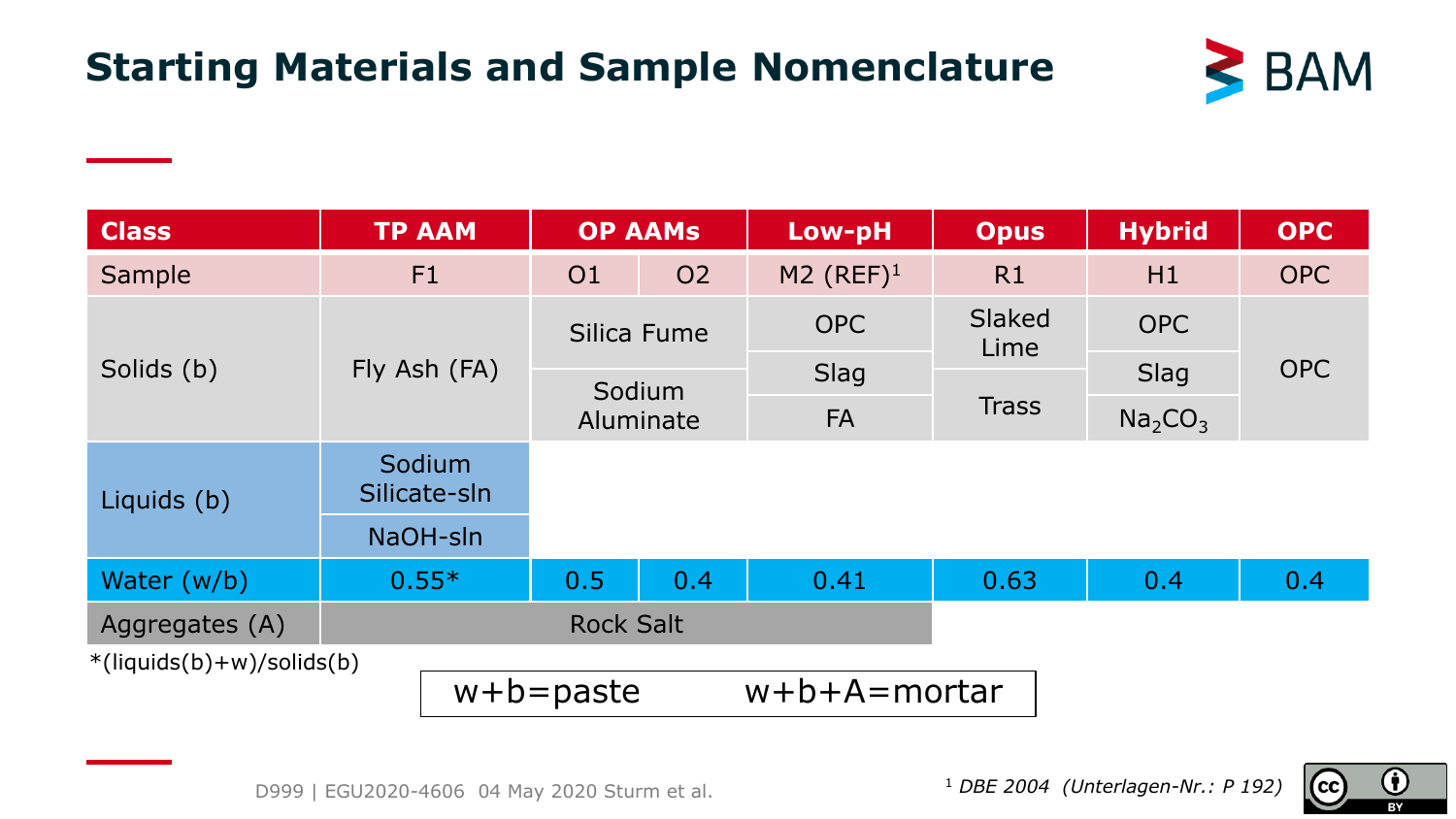## **Isothermal Calorimetry (pastes)**



(20°C)



| <b>Class</b> | Sample (pastes) | Heat of reaction (7d) |  |  |
|--------------|-----------------|-----------------------|--|--|
|              | F1              | 54.9                  |  |  |
| AAMs         | O <sub>1</sub>  | 45.9                  |  |  |
|              | O <sub>2</sub>  | 48.4                  |  |  |
| Opus         | R1              | 38.9                  |  |  |
| Hybrid       | H1              | 154.3                 |  |  |
| low-pH (REF) | M <sub>2</sub>  | 125.4                 |  |  |
| <b>OPC</b>   | <b>OPC</b>      | 317.6                 |  |  |

Low Heat  $\leq$  270 J/g (DIN EN 197-1)



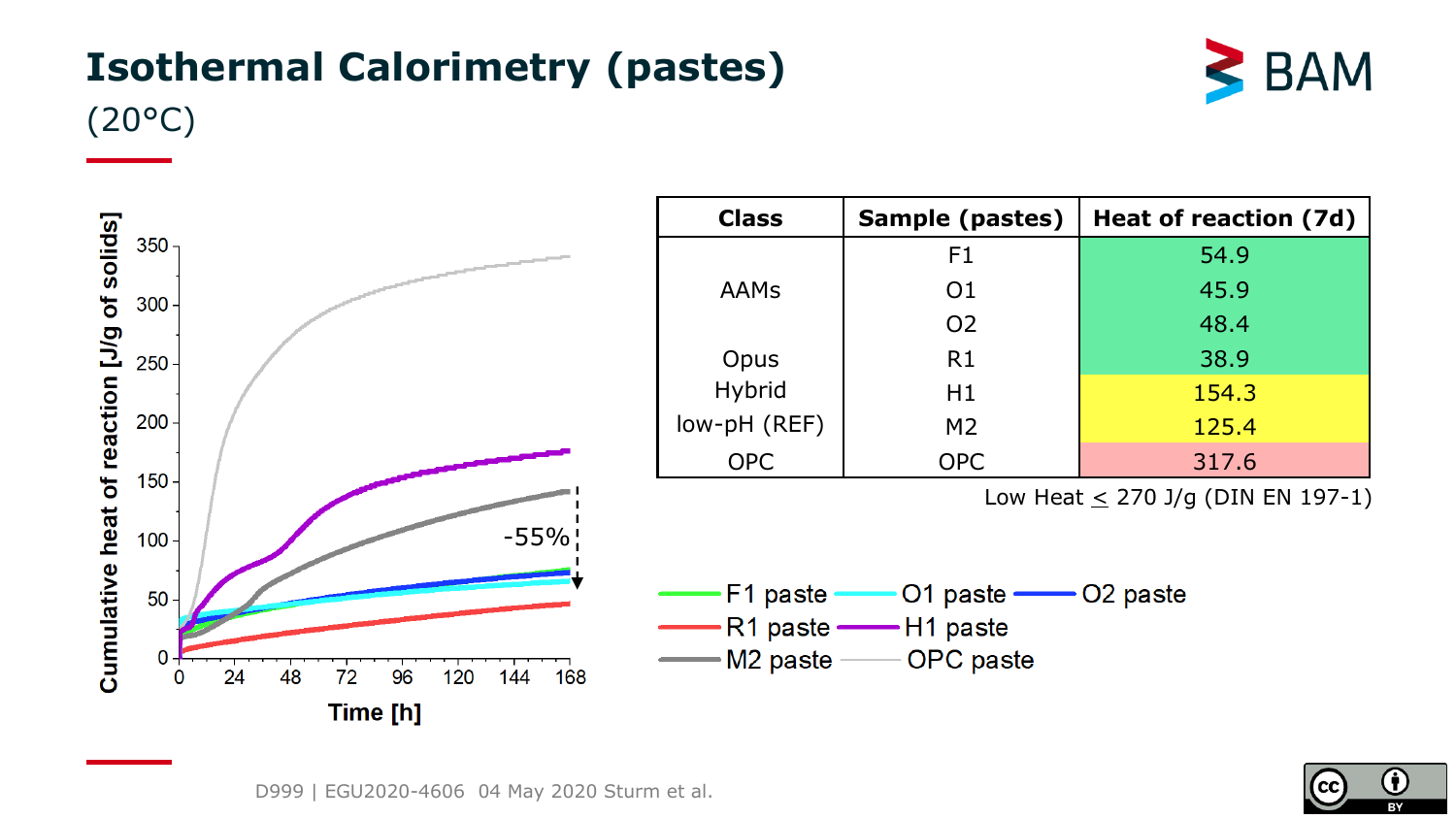

## **Isothermal Calorimetry (pastes)**



D999 | EGU2020-4606 04 May 2020 Sturm et al.

**CC**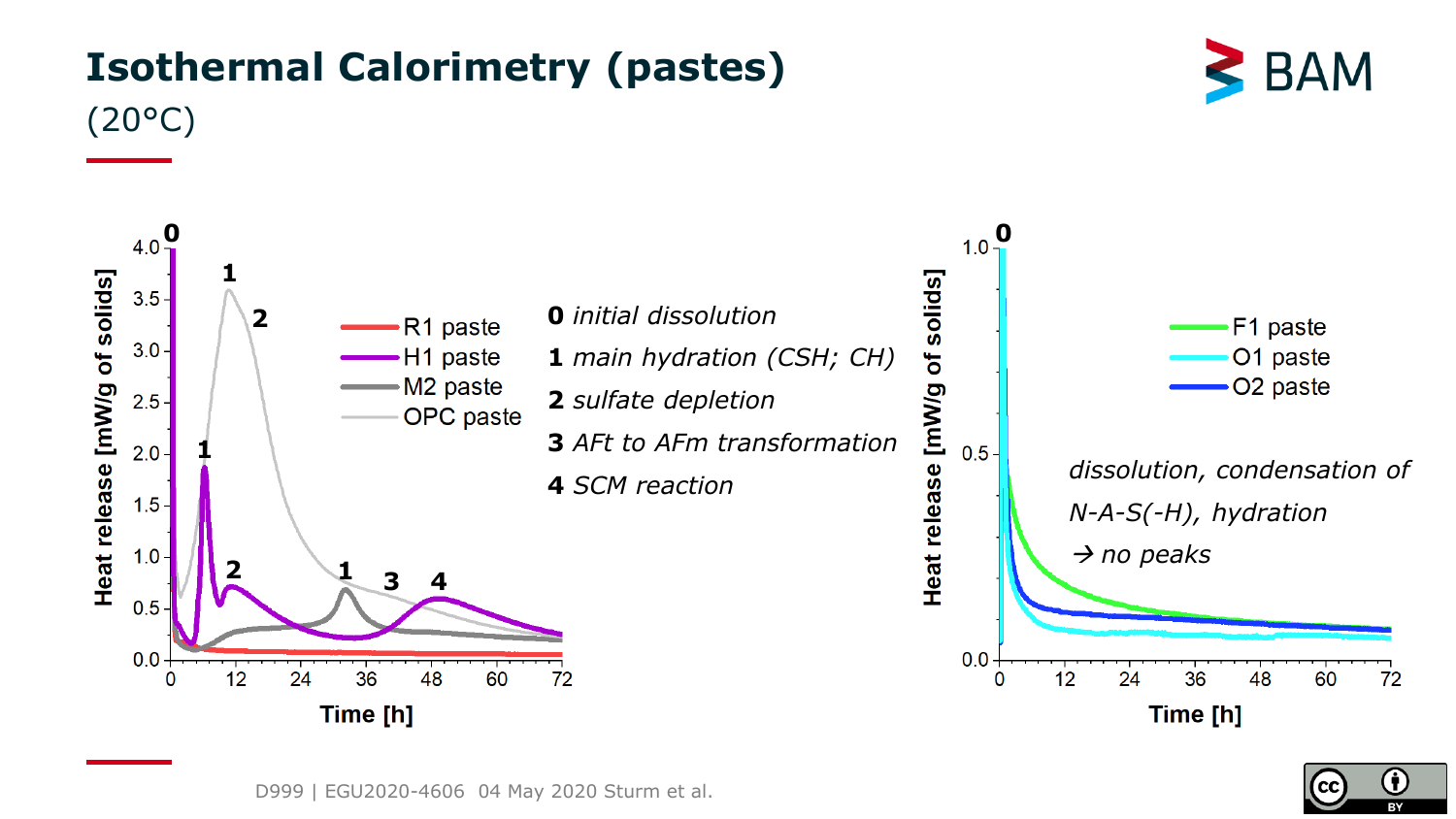### **Strength Development of the AAM-based Mortars**



(Curing at 23°C/50% r.H. or 40 °C/35% r.H.)



- *at 23 °C comparably low early strength of the AAMs, but highest final compressive strength for F1*
- *at 40 °C acceleration (early strength) and increase of the final compressive strength*
- *at 40 °C decrease of the final flexural strength for O2*

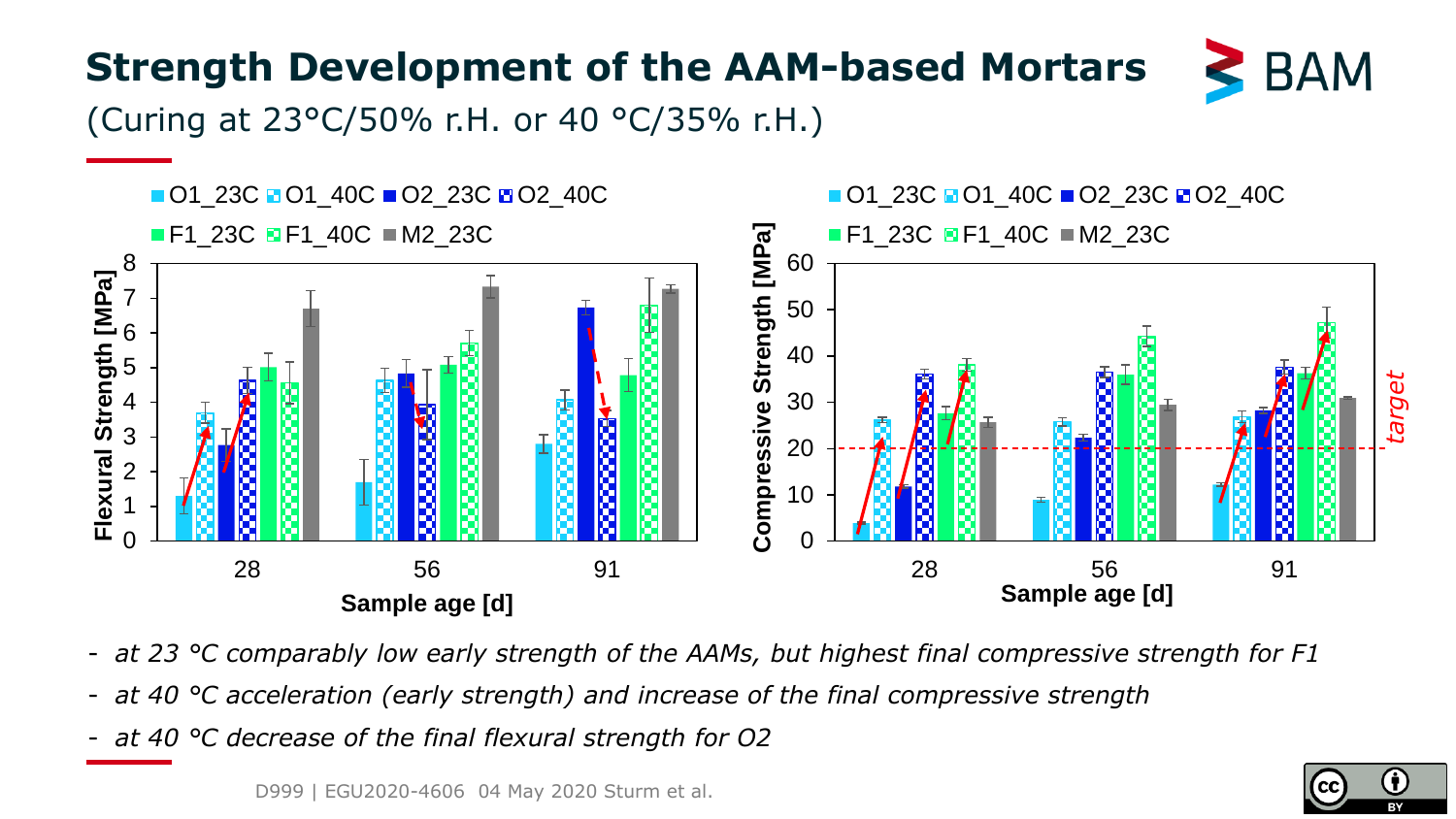#### **Microstructure of the AAM-based Mortars**



#### (Curing at 23°C/50% r.H. or 40 °C/35% r.H.)



**Optical Microscopy (UV-mode)**

**H**=halite **A**=anhydrite **q**=quartz **M**=mullite **C**=calcite **P**=polyhalite **G**=gibbsite **tn**=thermonatrite **M**=mirabilite **AFm**=Friedel`s salt

*No major differences, except a slightly increased dissolution rate of the rock salt impurities*

*Introduction of cracks due to increased drying shrinkage (air humidity),* → *decreased flexural strength (O2)*







D999 | EGU2020-4606 04 May 2020 Sturm et al.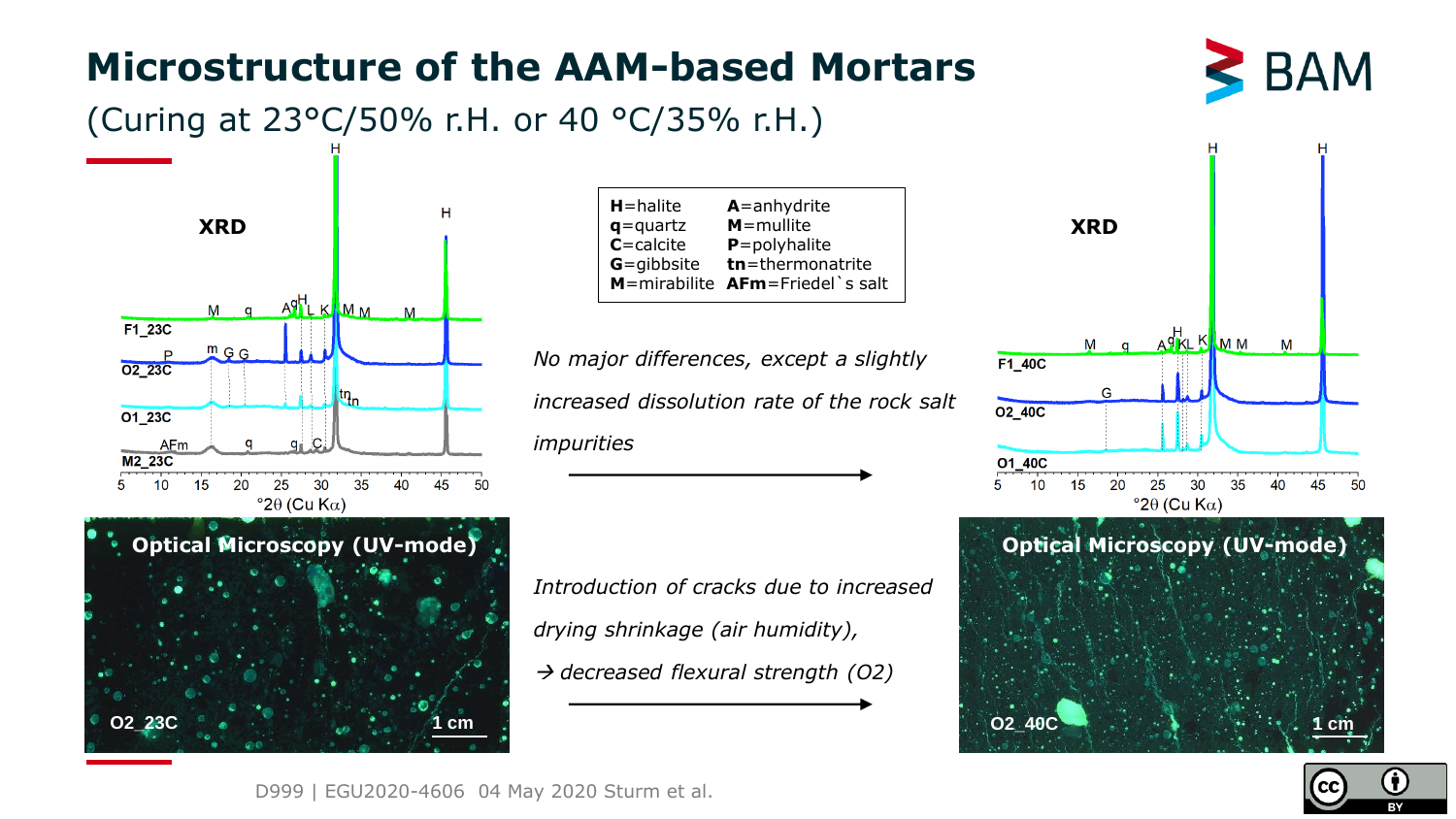#### **Conclusions and Future Work**



- Calorimetry (low heat of reaction) and strength development of the AAMs indicate promising reaction kinetics at room temperature
- Improved compressive strength of the AAMs at 40 °C demonstrates an accelerated reaction and presumably an increased degree of reaction (higher dissolution rate of the solid starting materials of the paste)

#### Next steps:

- $\rightarrow$ Isothermal calorimetry of the AAMs at elevated ambient temperature
- →Temperature increase (semi adiabatic calorimetry) and shrinkage of the AAMs under sealed conditions, as expected in-situ
- $\rightarrow$ Adjustments of the hybrid cements with respect to the heat of reaction, chemical durability of the AAMs and hybrid cements (Ph.D. project)